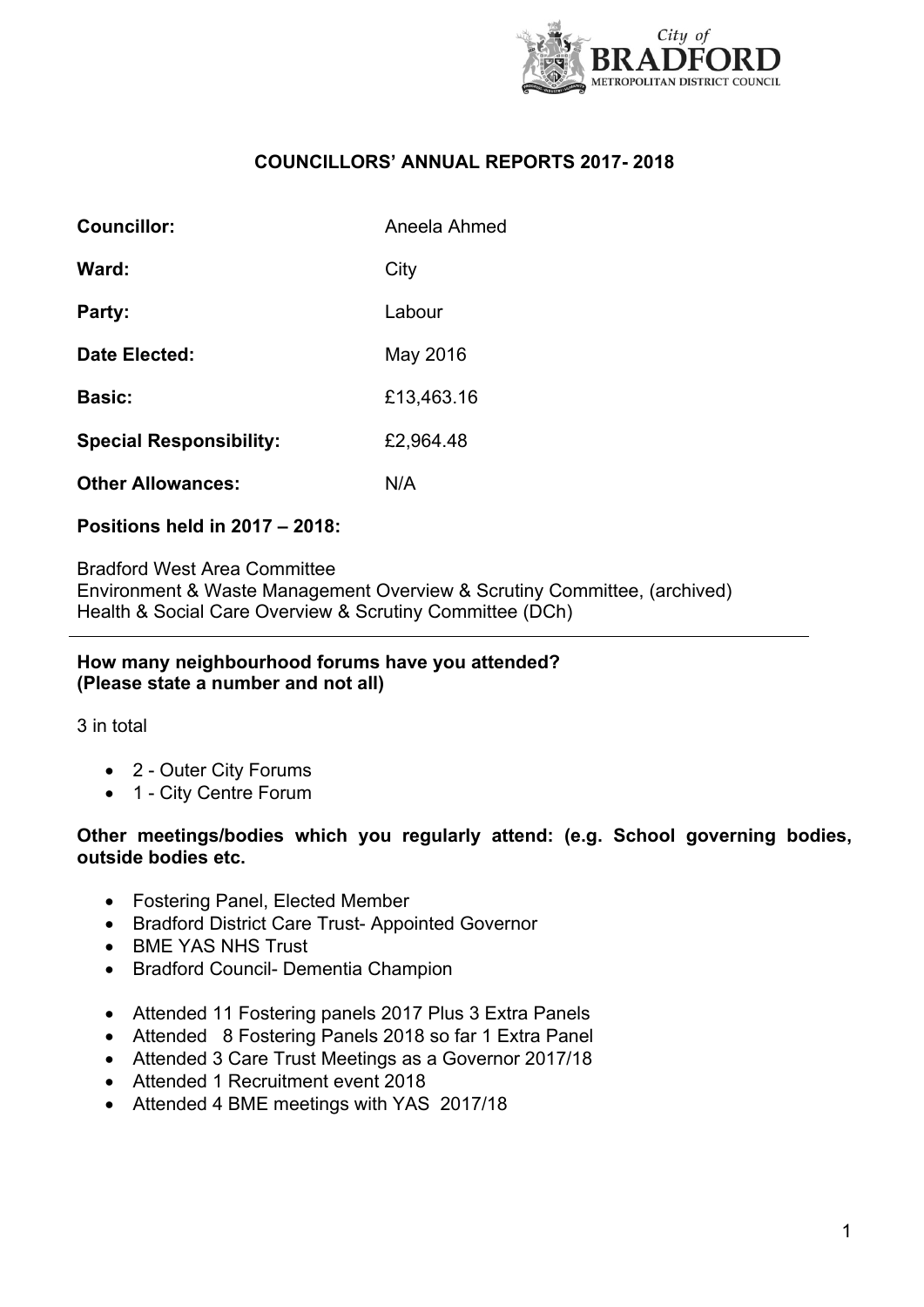

# **My priorities for the past year were (May 2017 to April 2018)**

- To effectively fulfil my duties as an elected member in accordance with my listed priorities.
- To undertake the necessary training and guidance to enable me to fulfil my role.

### **My priorities for the coming year (May 2018 to April 2019) are: (Please list or describe your priorities or targets as a Councillor for the coming year)**

- To Make Myself readily available to help and support when and where I can.
- To ensure our area and streets are safe and clean for all.
- To support the frontline services.
- To put my local community first.

### **What I have achieved in the past year (May 2017 to May 2018) (Please list or describe some of your activities as a Councillor and what you see as your key achievements)**

I have developed a significant relationship with officers and my constituency. My constituents feel comfortable to ring me and speak to me on any problems they encounter. During the forums we have discussed priorities they feel we should consider. Cleansing, Highways, Street lighting, Crime, Community Clean days.

Bearing the above in mind:

- I have arranged and been involved with community clean days.
- I have ensured street lighting is up and running in areas where crime may be a factor.
- I have ensured Police patrols in areas where ASB has been raised as a concern.
- I have arranged Police patrols and task days near schools, raising awareness of road safety and at the same time involved and encouraged school children in litter picking around their school- to raise awareness and instil community pride. Holding school assemblies,
- Also setting up 2 neighbourhood watch schemes to empower residents to manage and look after their streets with the help of the Police.
- Was part of the CQC Review into Bradford Councils Adult Social care and Health Depts.
- **Bradford West Area Committee**.
- Full and active member helping make decisions that involve and effect Bradford West.
- **Environment and Waste Management Overview and Scrutiny Committee**, (now archived)